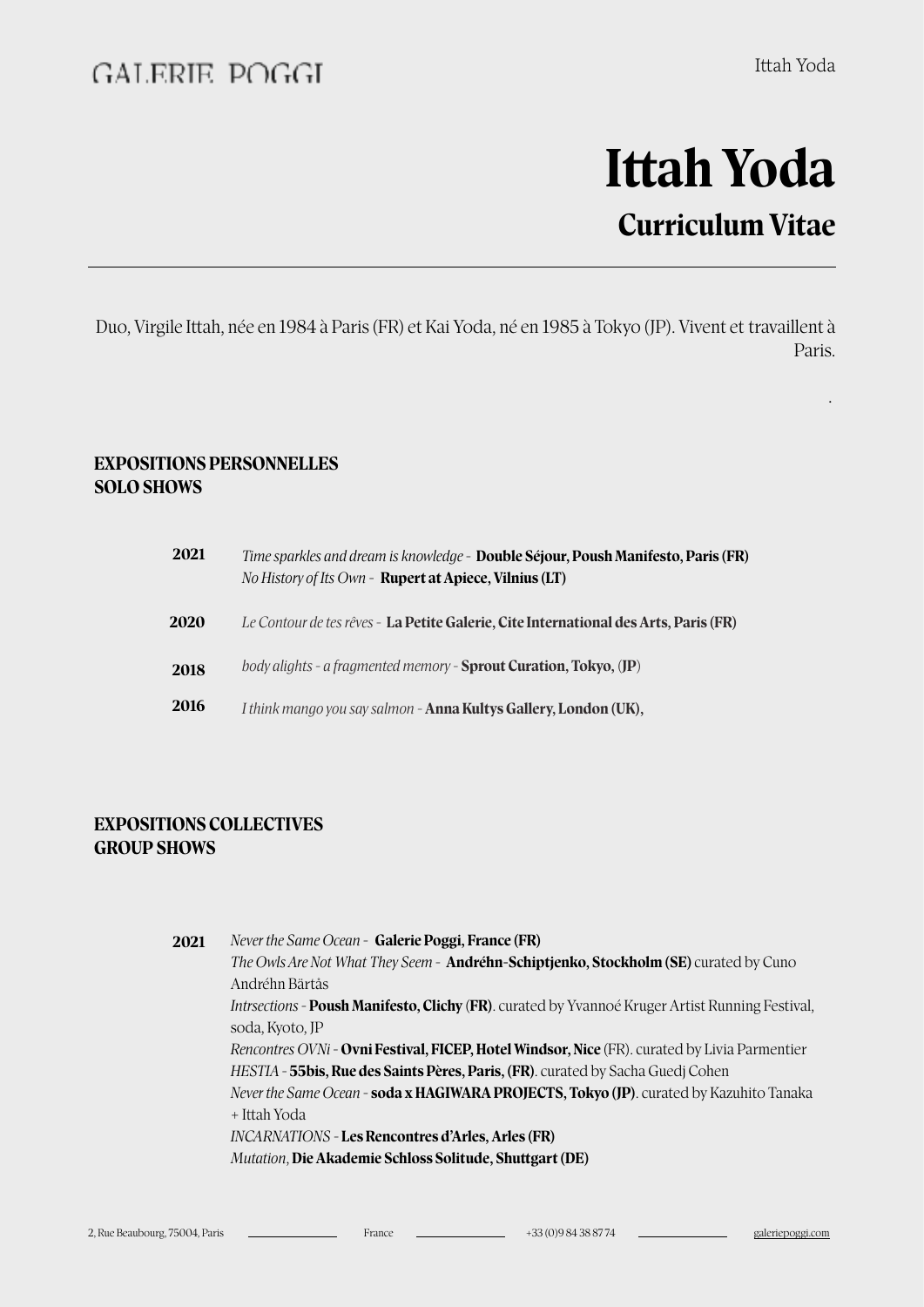### GALERIE POGGI

#### **EXPOSITIONS PERSONNELLES SOLO SHOWS**

*FANTASMAGORIE -* **Superzoom, Paris (FR)** curated by Joséphine Dupuy-Chavanat *Lisières -* **Poush Manifesto, Paris (FR)** curated by Yvannoé Kruger *L'objet de tes rêves* - **Cité International des Arts, Paris (FR)**  *06 -* **PM/AM Gallery, London (UK)**  *SLLS: Stop, Look, Listen, and Smell -* **Direkte Auktion, Jeschke van Vliet, Berlin (DE)** curated by NBDBKP *Dièse - Publication d'Art Non-linéaire,* **Paris (FR)** *IN TOUCH - a visual dialogue***, invited by Pakui Hardware, online, Carlier Gebauer, Berlin, (DE)**  *CADAN X ISETAN: Spring Takeover -* **Isetan Shinjuku 6F, Sprout Curation, Tokyo (JP)**  *Unrecognised Creatures -* **Sprout Curation, Tokyo (JP)**  *VR inc -* **Diocletian's Palace, Split, HR**  *beneath the beach, seamless paving stones -* **The Wrong Biennale, online**  *COLLAPSE ON HOLD -* **Mocvara Gallery, Zagreb (HR)**  *Augmented Sunrise Beneath The Skin -* **Gr\_und, Berlin, (DE)**  *Dead Air, LARP, Omsk Social Club -* **Gossamer Fog, Raum Station, Gr\_und (UK/CH/DE)**  *SUV, BSMNT + PANE***, Werkschauhalle, Spinnerei Leipzig (DE)**  *European, Foreign & Domestic, Slate Projects -* **Averard Hotel, London (UK)**  *Video Tutorials -* **PANE project + Media Naranja, Marseille (FR)**  *Haggerston Park -* **ANDOR Gallery, London, UK**  *Delta -* **ICPE, Bucharest (RO)**  *Artissima -* **White Rainbow Gallery, Turin (IT)**  *Risky Atachments -* **FOOTHOLD, Polignano a Mare (IT)**  *Post - Living Room -* **Shibuya Hikarie 8/ Cube 1.2.3, Sprout Curation, Tokyo (JP)**  *SQUISHY: eels swim in snakey -* **Julius, Berlin (DE)**  *Lightness -* **White Rainbow Gallery, London (UK)**  *Still Fuzz -* **Windows16 Gallery, online LCN Showcase, SPACE, London (UK)**  *Off to Mahoganny -* **Rye Lane, London (UK) curated by Canan Batur (clearview.ltd)**  *Suggest The Shape of The Wind -* **Nam Project, Milan (IT)**  *Aujourd'hui je dis oui -* **Galeria Boavista, Lisbon (PT)**  *What is a bird? We simply don't know -* **Nicodim Gallery, Bucharest (RO) 2017 2016 2015 2019 2018**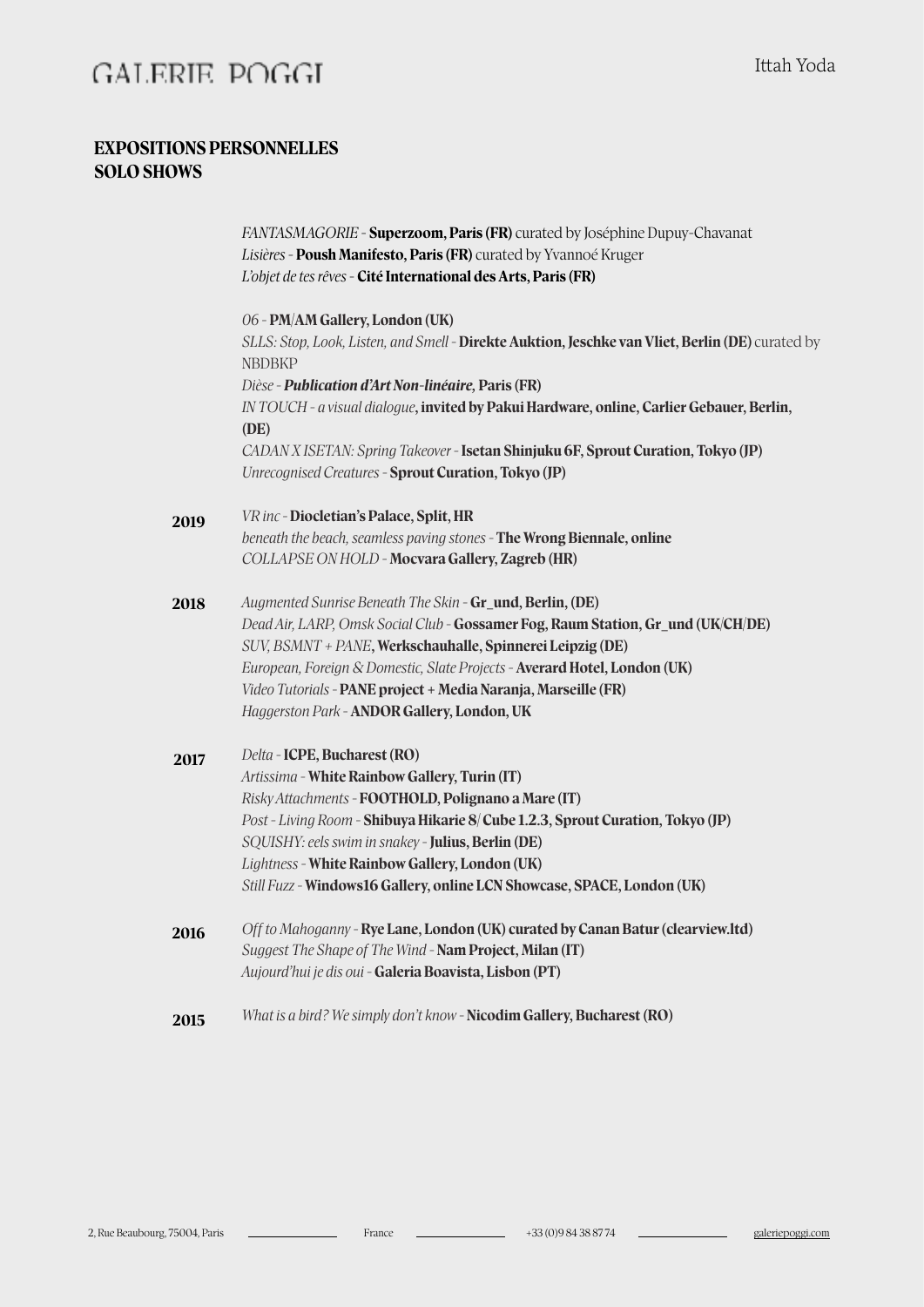## GALERIE POGGI

### **RÉSIDENCES / CONFÉRENCES / BOURSES / PUBLICATIONS RESIDENCES / TALKS / GRANTS / PUBLICATION**

| 2022 | ISCP Residency - NYC, USA (Institut Français/Face Foundation)                                                                                                                     |
|------|-----------------------------------------------------------------------------------------------------------------------------------------------------------------------------------|
|      | Fiminco Residency - Romainville (FR)                                                                                                                                              |
| 2021 | Universite Paris-Saclay - Paris (FR)                                                                                                                                              |
|      | Cnap - Paris (FR)                                                                                                                                                                 |
|      | Mutation Journal - Die Akademie Schloss Solitude, Shuttgart (DE)                                                                                                                  |
|      | Rupert Residency - <b>Vilnius (LT)</b>                                                                                                                                            |
|      | Sigg Art Residency - Provence (FR)                                                                                                                                                |
|      | Ovni Festival Residency - Nice (FR)                                                                                                                                               |
|      | Visiting teacher - Paris Saclay University x Inria, Hackathon, Paris (FR                                                                                                          |
| 2020 | Stiftung Kunstfonds - Bonn (DE)                                                                                                                                                   |
|      | Visiting teacher in Installation and Volume - School of Fine Art, ESAD, Reims (FR)<br>VR screenwriting residency - organised by VR Arles Festival & Institut Français, Arles (FR) |
| 2019 | Cité Internationale des arts - Artist in Residency, Montmartre, Paris (FR)                                                                                                        |
| 2018 | Artist talk and tutorials - Nagoya Art University (JP)<br>VR Arts Residency - Format C + SWS, Potsdana (HR)                                                                       |
|      |                                                                                                                                                                                   |
| 2017 | LCN, SPACE, London (UK)                                                                                                                                                           |
| 2012 | 1 Year Program of Overseas Study for Upcoming Artists, Agency of Cultural Affairs (JP)                                                                                            |

### **COLLECTIONS**

**Château La Coste, Provence (FR) M. Lewis Collection, London (GB) Sasanao Collection, Tokyo (JP) Sigg Art Foundation, Geneva (CH) Misk Foundation, Riyadh (SA)**